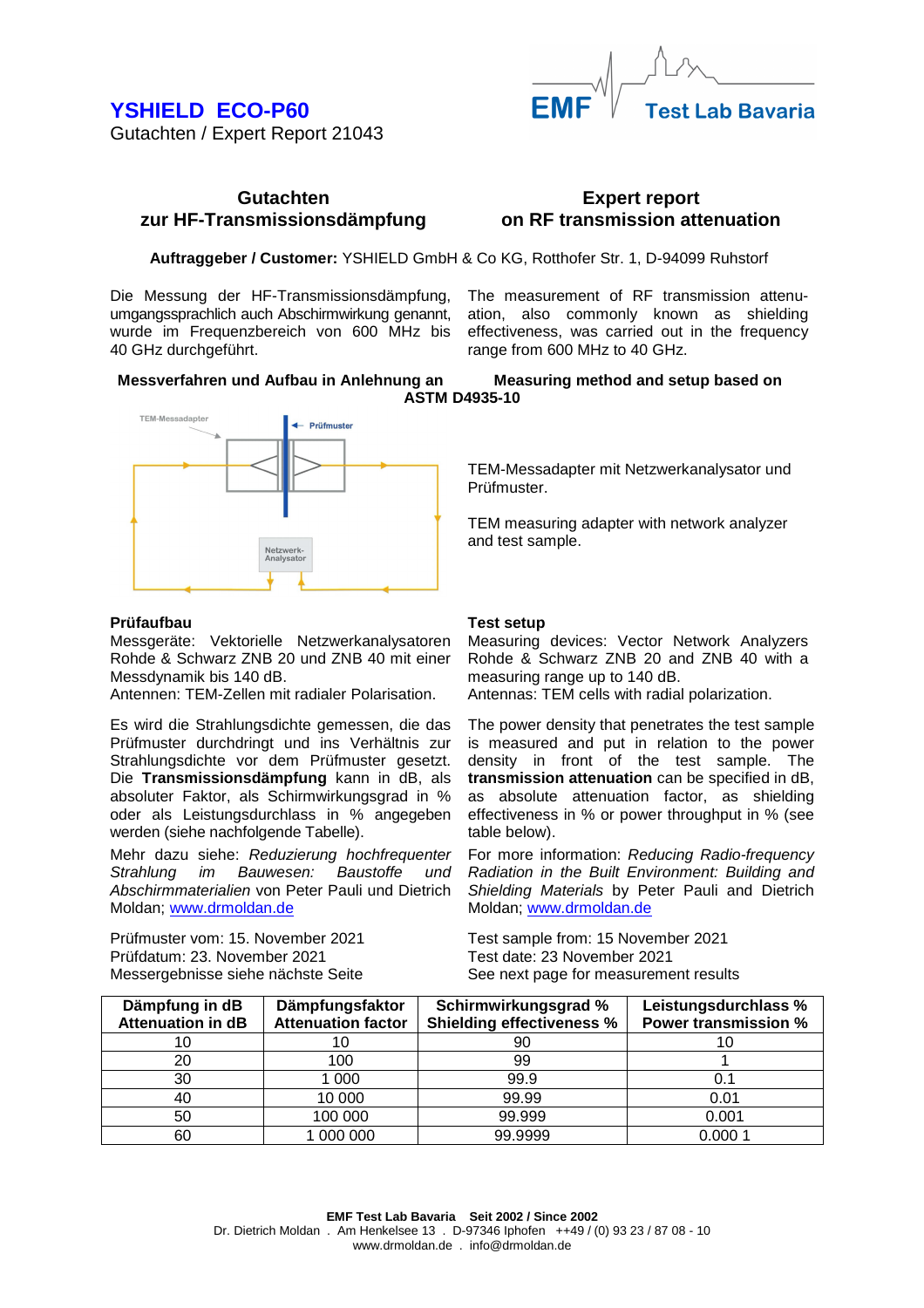### **HF-Transmissionsdämpfung: Skalierung**

obere Linie = 0 dB untere Linie = 100 dB **RF transmission loss: scale** Top line  $= 0$  dB Bottom line = 100 dB

# Prüfmuster 1-lagig / Test sample 1 layer  $frac{Trc1}{0}$ \$12 dB M .<br>M1 1.000000 GHz 66.8826 dB  $\frac{M1}{2}$ Ch1 Start 600 MHz Pwr 8 dBm Bw 10 Hz Stop 40 GHz

**600 MHz bis / to 40 GHz** 

D. Nolds

Dr.-Ing. Dietrich Moldan Iphofen, 23.11.2021 YSHIELD ECO-P60 Expert report 21043 211123